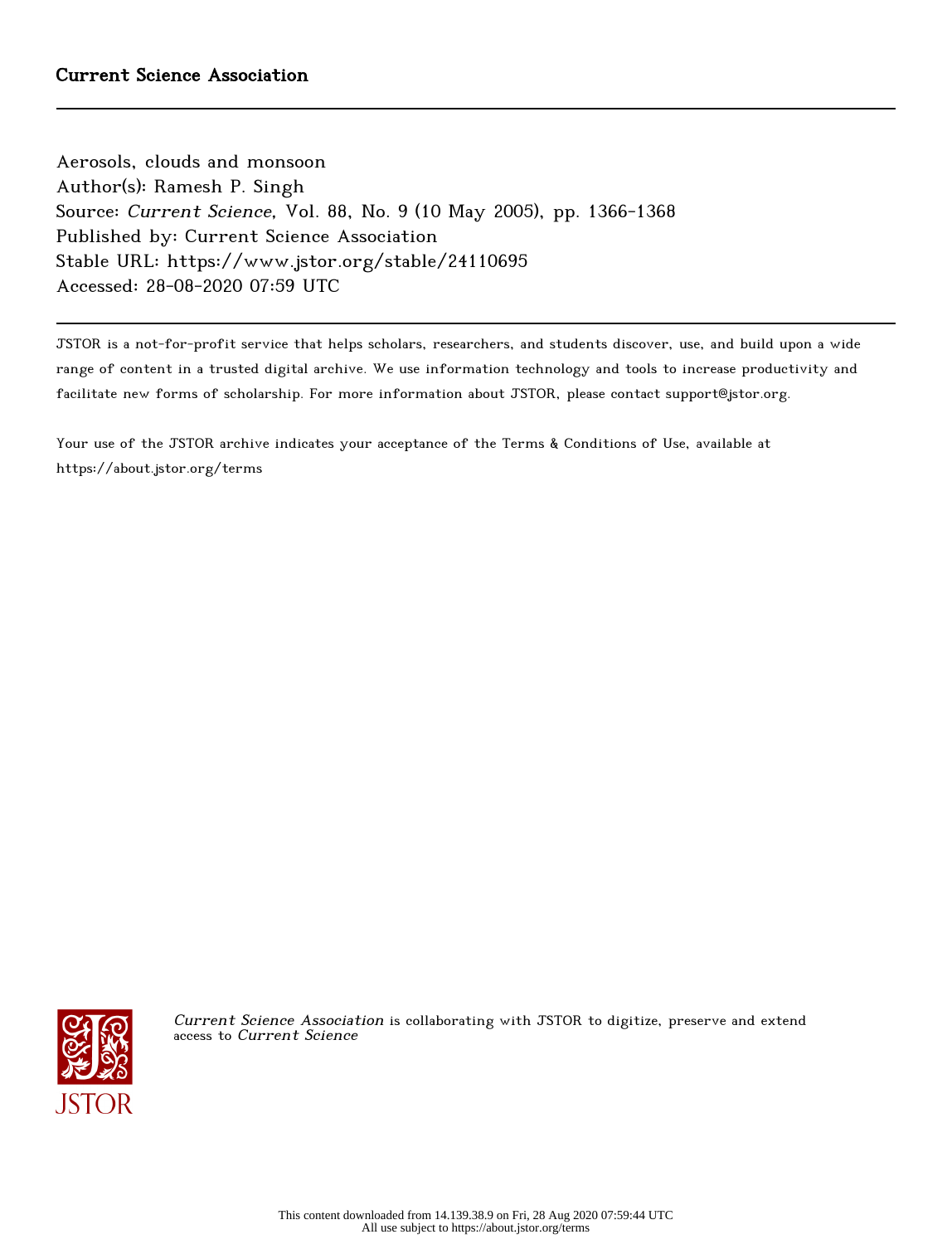planning activities in agriculture, land and Rex: Back to Cretaceous', an IMAX 3D water resource management, watershed movie and walked through different theme water resource management, watershed movie and walked through different theme development, forestry, disaster management, pavilions of the Gujarat Science City. 'It development, forestry, disaster management, pavilions of the Gujarat Science City. 'It infrastructure and educational activities. was a wonderful experience and a dream

ture Park, being developed by Gujarat Ecological Education and Research Foun-Ecological Education and Research Foun-<br>dation. During the nature walk, they visited young mind for the basic curiosity, which the Dinosaur park, aviary, crocodile park, deer park, botanical garden, etc. and also deer park, botanical garden, etc. and also ence. I have a strong belief that scientific interacted with the scientists at these knowledge and scientific temper, both interacted with the scientists at these knowledge and scientific temper, both centres. In the afternoon, the students form a right combination and are the key centres. In the afternoon, the students form a right combination and are the key were back at the venue of Science Congress for development', remarked J. N. Singh for the valedictory function. Prior to that (Secretary, DST, Govt. of Gujarat).<br>they attended the Vigyan Jatha activities The programme aimed to create excitethey attended the Vigyan Jatha activities conducted by Regional Community Sciconducted by Regional Community Sci- ment and enlightenment about science and ence Centre, Rajkot.

The entire event in the sprawling, un-<br>dulating landscape of the Science City science and technology. The Children dulating landscape of the Science City science and technology. The Children offered these budding scientists a rare oppor-<br>Science Congress is also an occasion for tunity of exploring the wonder world of budding scientists to learn about new science and technology. Along with discoveries and recognize that a career in science and technology. Along with discoveries and recognizations and recognize their exhibits, the student science is rewarding. showcasing their exhibits, the student science is rewarding.<br>delegates interacted with other students, The activities during the Children Science delegates interacted with other students, The activities during the Children Science experienced the thrill of watching 'T- Congress were also witnessed by thouexperienced the thrill of watching 'T-

frastructure and educational activities. was a wonderful experience and a dream<br>The students then visited Indroda Na-<br>place', many of them quoted while leaving place', many of them quoted while leaving<br>the Science City campus.

> young mind for the basic curiosity, which<br>is the driving spirit for the growth of scifor development', remarked J. N. Singh (Secretary, DST, Govt. of Gujarat).

ence Centre, Rajkot.<br>The entire event in the sprawling, un-<br>to explore challenging areas of study in Science Congress is also an occasion for<br>budding scientists to learn about new

 sands of other students who were visitors to the Gujarat Science City. The Science City had also arranged for the live telecast of specific events on its newly installed large LED screen for mass-viewing.

 'Man's journey of life in this world is wonderful. Science is a journey toward the truth and we know that truth will make everybody fresh and free. The study of nature, through multiple disciplines of science, makes it all the more exciting and fascinating. Every student of science can experience this excitement if he or she asks the right questions and seeks a logical answer to each of the questions', said S. D. Vora (Executive Director, Gujarat Science City).

 Narottam Sahoo, Gujarat Council of Science City, Village Hebatpur, Sola Santej Road, Ahmedabad 380 481, India e-mail: narottam@scity.org

## Aerosols, clouds and monsoon

 The International Symposium on Aerosols, Clouds and Monsoon was attended by about 120 delegates from various parts of India and also ten foreign scientists from USA, Japan, Germany, Taiwan and Greece. Nearly 120 extended abstracts were made available at the time of registration.

 The fact that over the last ten years, significant changes in climatic and weather conditions have taken place over the Indo Gangetic basin, was the reason behind organization of this symposium. P. C. S. Devara, Vice-President, Indian Aerosol Science and Technology Association (IASTA) briefed about the objectives, activities and future plans of IASTA and welcomed the delegates.

 Sanjay Dhande, Director, IIT Kanpur, in his Presidential address, invited scientists to solve problems of dense fog and haze of GHGs. Ramanathan gave details of ABC, over the Ganga basin, which are common

during December and January. V. Ramana- the research data and derived products.<br>than, Victor C. Alderson, Professor of Ocean C. B. S. Dutt, Coordinator, ISRO–GBP Sciences, USA gave the inaugural lecture programme gave details about the IGBP on 'Air pollution, atmospheric brown clouds programme of ISRO that has laid emphaon 'Air pollution, atmospheric brown clouds programme of ISRO that has laid empha-<br>and the Indian monsoon'. He highlighted sis on aerosol studies for over a decade. and the Indian monsoon'. He highlighted sis on aerosol studies for over a decade.<br>the findings of the INDOEX experiment He referred to the field campaigns over and also provided details of the Asian brown<br>cloud (ABC). Ramanathan stressed the cloud (ABC). Ramanathan stressed the commitment of ISRO to promote aerosol need for atmospheric observations. He emphasized the influence of greenhouse gases Indian research institutes.<br>(GHGs) on climate through the solar inci-<br>Sanjeeva Rao, Department of Science and (GHGs) on climate through the solar incident energy, solar reflected energy and earth's emitted energy. The GHGs have the efforts made by DST in promoting at-<br>increased significantly after 1950s, lead- mospheric research through project mode the planet, sea surface temperature, and programmes such as MONTBLEX (1990), cloud formation and rainfall. CASPEX (1995–96), BOBMEX (1999) and

of GHGs. Ramanathan gave details of ABC, ruvananthapuram) reviewed the work which was discovered during the INDOEX carried out at the Space Physics Laboratory which was discovered during the INDOEX carried out at the Space Physics Laboratory experiment and noted that India should at VSSC on aerosol in the last 15–20 years. experiment and noted that India should at VSSC on aerosol in the last 15–20 years, be concerned with ABC. He also gave an account of the contribu-

tute of Technology Kanpur, during 15-17 of NASA and several research accom-<br>November 2004. **Example 15-17** of NASA and several research accom-

C. B. S. Dutt, Coordinator, ISRO-GBP He referred to the field campaigns over marine and land regions of India and to the studies in an integrated manner among<br>Indian research institutes.

dent energy, solar reflected energy and Technology (DST), New Delhi summarized earth's emitted energy. The GHGs have the efforts made by DST in promoting atincreased significantly after 1950s, lead-<br>ing to significant influence on: dimming of funding and organization of several field ing to significant influence on: dimming of funding and organization of several field the planet, sea surface temperature, and programmes such as MONTBLEX (1990). oud formation and rainfall. CASPEX (1995–96), BOBMEX (1999) and It is estimated that India is about  $6-7\%$  ARMEX (2002–03) and the climate pro-It is estimated that India is about 6-7% ARMEX (2002-03) and the climate pro-<br>darker now than in 1950 due to the influence gramme. K. Krishnamoorthi (VSSC. Thigramme. K. Krishnamoorthi (VSSC, Thibe concerned with ABC.<br>In the first technical session on 'Aerosol tions made by the Indian scientists under tions made by the Indian scientists under the INDOEX programme. He illustrated the nature of radiative forcing over India in different seasons. Krishnamoorthi presented plans by ISRO in extending the sun photometer network at 22 locations

1366 CURRENT SCIENCE, VOL. 88, NO. 9, 10 MAY 2005

 <sup>\*</sup>A report on the International Symposium on Aerosols, Clouds and Monsoon organized by recossis, cross and monsoon organized by<br>the Indian Aerosol Science and Technology<br>Association and the Indian Institute of Tech-<br>were presented. Brent Holben (NASA, Association and the Indian Institute of Tech nology, Kanpur and held at the Indian Insti-<br>tute of Technology Kanpur, during 15–17 of NASA and several research accom-November 2004.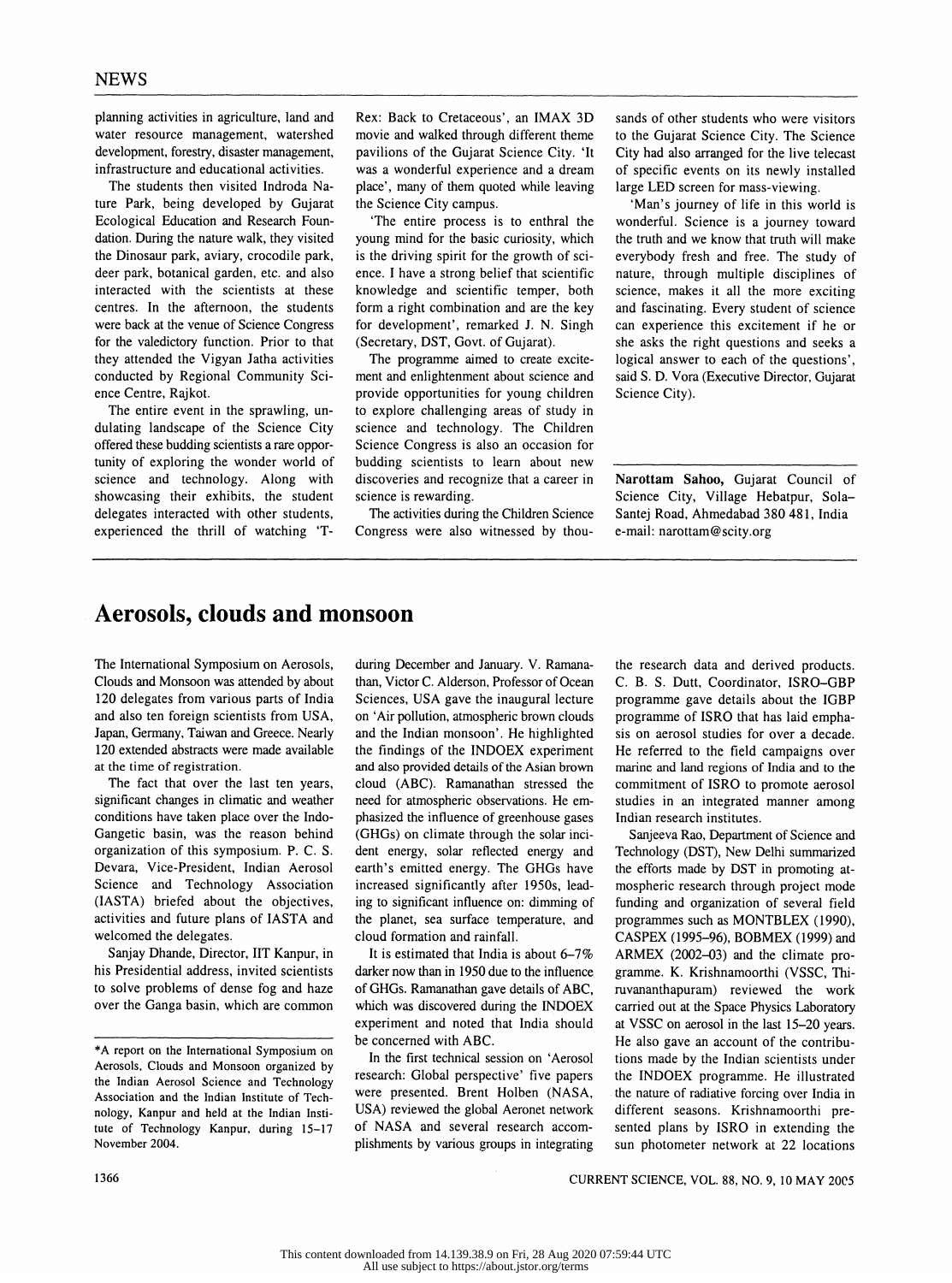the Asian region because of the rapid lighted. Based on long-term measurements, growth of population and industrializa-<br>the safest concentration of surface ozone tion in this region. A SKYNET network over the Indian region is about 87 ppmv.<br>similar to AERONET has been established Papers dealing with the declining trend similar to AERONET has been established Papers dealing with the declining trend term variation depending on the year.<br>in East Asia to understand the anthropo- of ozone in Antarctica, aerosol measure- There is need for deta genic impact on climate comprehensively, ments at the high altitude station in Nainital effect of dynamic flow change and indi-<br>as the Asian aerosols are highly hetero- and on the laboratory study for characteriza- rect ae as the Asian aerosols are highly hetero- and on the laboratory study for characteriza-<br>geneous in chemical and optical charac- tion of heavy metal content of particulate geneous in chemical and optical charac-<br>tion of heavy metal content of particulate condition change. Harpalare et al. presented<br>teristics. He also referred to the importance matter from a diesel engine were presented. a te teristics. He also referred to the importance matter from a diesel engine were presented. a technique of characterizing aerosols by of the SKY radiometric network in India The fifth technical session began with Raman spect of the SKY radiometric network in India The fifth technical session began with Raman spectroscopy at Ahmednagar. The at Pune and emphasized the importance of a talk by Pratim Biswas (USA) on Bio- and method has proven usef

tions of the energy budget, which is still Biswas also discussed the results of his the most uncertain parameter in climate experiments on  $PM_{2.5}$  concentration and

(USA/Greece) presented the interaction ted to focus on patient-related factors of particulate matter with water in clear while manufacturing such nebulizers. Ra-

and atmospheric ozone' had Shyam Lal and carbon-balance nano-composites in par- (NPL, New Delhi). Indira Joshi (IITM, (PRL, Ahmedabad) discussing the surface ticular. Virendra Sethi (IIT, Mumbai) Pune) presented a paper on (PRL, Ahmedabad) discussing the surface ticular. Virendra Sethi (IIT, Mumbai) Pune) presented a paper on the possible regions in India. As the main coordinator aerosol dynamics with varying time tern- ern hemispheric stratosphere warming of the land campaign, he showed some of perature history on positioning of particu-<br>the results during the first land campaign late control devices in engine tail pipes. warming was triggered by sulphur aerothe results during the first land campaign late control devices in engine tail pipes. warming was triggered by sulphur aero-<br>which covers the southern part of India Sethi and co-authors have used log-<br>sols and also that th and also discussed about the plan of the normal model to predict particulate size responsible factors for splitting of the second phase of the land campaign which distribution along the length of tail pipes ozone hole this would be held during December 2005. ard have arrived at some interesting con-<br>This would cover the northeastern part of clusions. A paper dealing with perform- results from six sites monitoring SPM This would cover the northeastern part of clusions. A paper dealing with perform-<br>India, mainly the Gangetic plain from Delhi ance of sampling devices, namely. MOUDI size distribution in Delhi. The need for India, mainly the Gangetic plain from Delhi ance of sampling devices, namely. MOUDI size distribution in Delhi. The need for to Kolkata. The main aim of this campaign and single-stage impactor for  $PM_{2.5}$  in additional s in the Indo-Gangetic plain is to understand producer gas from thermal biomass gasi-<br>the dynamics of the atmospheric aerosols, fiers was presented.<br>ences was emphasized. Seasonal comparison the dynamics of the atmospheric aerosols, fiers was presented. ences was emphasized. Seasonal comparison<br>ozone and its precursors. G. Beig (IITM, P. C. S. Devara (IITM) presented an with data from Agra city was made. Use ozone and its precursors. G. Beig (IITM, P. C. S. Devara (IITM) presented an with data from Agra city was made. Use<br>Pune) discussed the surface ozone and invited talk in the sixth technical session of lidar to assess mixin Pune) discussed the surface ozone and

to cover large parts of India and building various pollutants like  $NO<sub>x</sub>$ , CO, VOCs, etc. on 'Remote sensing of aerosols and cloud'.<br>a national aerosol data centre in the next and showed an emission model based on He d and showed an emission model based on few years. Terry Nakajima (Japan) covered Geographical Information System. He aerosol parameters from satellite (TOMS the fundamental aspects of aerosol science also showed the behaviour of surface ozone index) data, and aerosol optical thickness and its importance in understanding the and its precursor gases over Pune. Efforts and Angstr and its importance in understanding the and its precursor gases over Pune. Efforts and Ångström exponent from sun/sky earth's deviate surface. He discussed the im-<br>earth's deviate surface. He discussed the im-<br>made by Beig earth's deviate surface. He discussed the im- made by Beig's group in maintaining a photometry. The aerosol parameters show<br>portance of proper estimation of radiative website (ENVIS) which provides data on a large variatio portance of proper estimation of radiative website (ENVIS) which provides data on a large variation between pre- and mid-<br>forcing due to anthropogenic aerosol in ozone and its precursor gases were high- monsoon periods; th forcing due to anthropogenic aerosol in ozone and its precursor gases were high- monsoon periods; the aerosol size distribu-<br>the Asian region because of the rapid lighted. Based on long-term measurements, tion and optical the safest concentration of surface ozone cantly affected by the climate regime of over the Indian region is about 87 ppmv. the region. Furthermore, they show a long-

of ozone in Antarctica, aerosol measure-<br>measure- There is need for detailed analysis of direct<br>ments at the high altitude station in Nainital effect of dynamic flow change and indi-

at Pune and emphasized the importance of a talk by Pratim Biswas (USA) on Bio- and method has proven useful for identifying<br>the Kanpur station in this network, repre-<br>radioactive aerosols and nano-particles (1.0 various ae the Kanpur station in this network, repre-<br>station carrosols and nano-particles (1.0 various aerosol chemical species and is<br>senting Indo-Gangetic basin region.<br>to 100 nm). His presentation focused on sensitive enough for nting Indo-Gangetic basin region. to 100 nm). His presentation focused on sensitive enough for atmospheric aerosol<br>In the second technical session on 'Cli- synthesis of nano-particles in furnace and measurements. The need In the second technical session on 'Cli- synthesis of nano-particles in furnace and measurements. The need to compare or matic effect and radiative forcing', R. T. flame reactors and also brought out applica- validate the matic effect and radiative forcing', R. T. flame reactors and also brought out applica-validate the results with those from other<br>Pinker (USA) dealt with the importance tion of nano-particle technology to envi-techniques s Pinker (USA) dealt with the importance tion of nano-particle technology to envi-<br>of radiative flux as one of the major func-<br>ronmental technology and pharmaceuticals. was suggested. of radiative flux as one of the major func-<br>tions of the energy budget, which is still Biswas also discussed the results of his Saha and Krishna Moorthy (VSSC) the most uncertain parameter in climate experiments on  $PM<sub>2.5</sub>$  concentration and presented a time series of aerosol optical studies. There is need to measure this ac-<br>studies. There is need to measure this ac-<br>compos studies. There is need to measure this ac-<br>curately, especially over India in terms of leading to air pollution problems, parti-<br>from sun-photometer measurements. The curately, especially over India in terms of leading to air pollution problems, parti- from sun-photometer measurements. The growing pollution. S. Singh (NPL, New cularly due to low spatial variations. B. aerosol optical thickness is found to decrease<br>Delhi) presented his studies on variation K. Sapra (BARC, Mumbai) presented an significantly af Delhi) presented his studies on variation K. Sapra (BARC, Mumbai) presented an significantly after two rainfall events and of the aerosol optical depth and angstrom interesting paper on size distribution corresponding aero of the aerosol optical depth and angstrom interesting paper on size distribution corresponding aerosol size distributions coefficients over Delhi during clear sky characteristics of some therapeutic nebuliz- also changed w coefficients over Delhi during clear sky characteristics of some therapeutic nebuliz-<br>
radiation dust-storm periods. 
In the manufactured in India for bronchodiin the specific particle size ranges. R. diation dust-storm periods. ers manufactured in India for bronchodi-<br>In the third session on 'Aerosol chem-lators. While suggesting to concentrate on In the third session on 'Aerosol chem- lators. While suggesting to concentrate on P. Singh (IIT, Kanpur) presented a paper istry and fog characterization', S. N. Pandis fine particles sizes < 1 µm, she also sugges- on the fine particles sizes  $< 1 \mu m$ , she also sugges- on the impact of aerosols over India; he ted to focus on patient-related factors showed a significant impact of growing of particulate matter with water in clear while manufacturing such nebulizers. Ra-<br>condition, cloudy and foggy atmosphere jdip Bandyopadhyay (IIT, Kanpur) dis- to affect rainfall and cause the decline of condition, cloudy and foggy atmosphere jdip Bandyopadhyay (IIT, Kanpur) dis-<br>and its representation in a 3D model. An cussed about the dynamics and chain total ozone column over the Indo-Gangetic and its representation in a 3D model. An cussed about the dynamics and chain total ozone column over the Indo-Gangetic automated system has been developed to aggregates of carbon nano-particles synthe-<br>basin. aggregates of carbon nano-particles synthe-<br>sized by laser ablation, in laboratory ex-<br>The session devoted to air pollution carry out experiments in different ambient sized by laser ablation, in laboratory ex-<br>meteorological conditions. Periments. He suggested a mechanism of studies was chaired by Chandra Venkaeteorological conditions. periments. He suggested a mechanism of studies was chaired by Chandra Venka-<br>The fourth technical session on 'Surface reinforcement of composites in general traman (IIT Mumbai) and M. K. Tiwari reinforcement of composites in general traman (IIT Mumbai) and M. K. Tiwari<br>and carbon-balance nano-composites in par- (NPL, New Delhi). Indira Joshi (IITM, made a presentation on implications of Sethi and co-authors have used log- sols and also that this could be one of the normal model to predict particulate size responsible factors for splitting of the distribution along the length of tail pipes ozone hole this year. Arun Srivastava ard have arrived at some interesting con- (JNU, New Delhi) presented preliminary and single-stage impactor for  $PM_{2.5}$  in additional sampling to bring out seasonal producer gas from thermal biomass gasi- and site-specific source allocation differ-

CURRENT SCIENCE, VOL. 88, NO. 9, 10 MAY 2005 1367